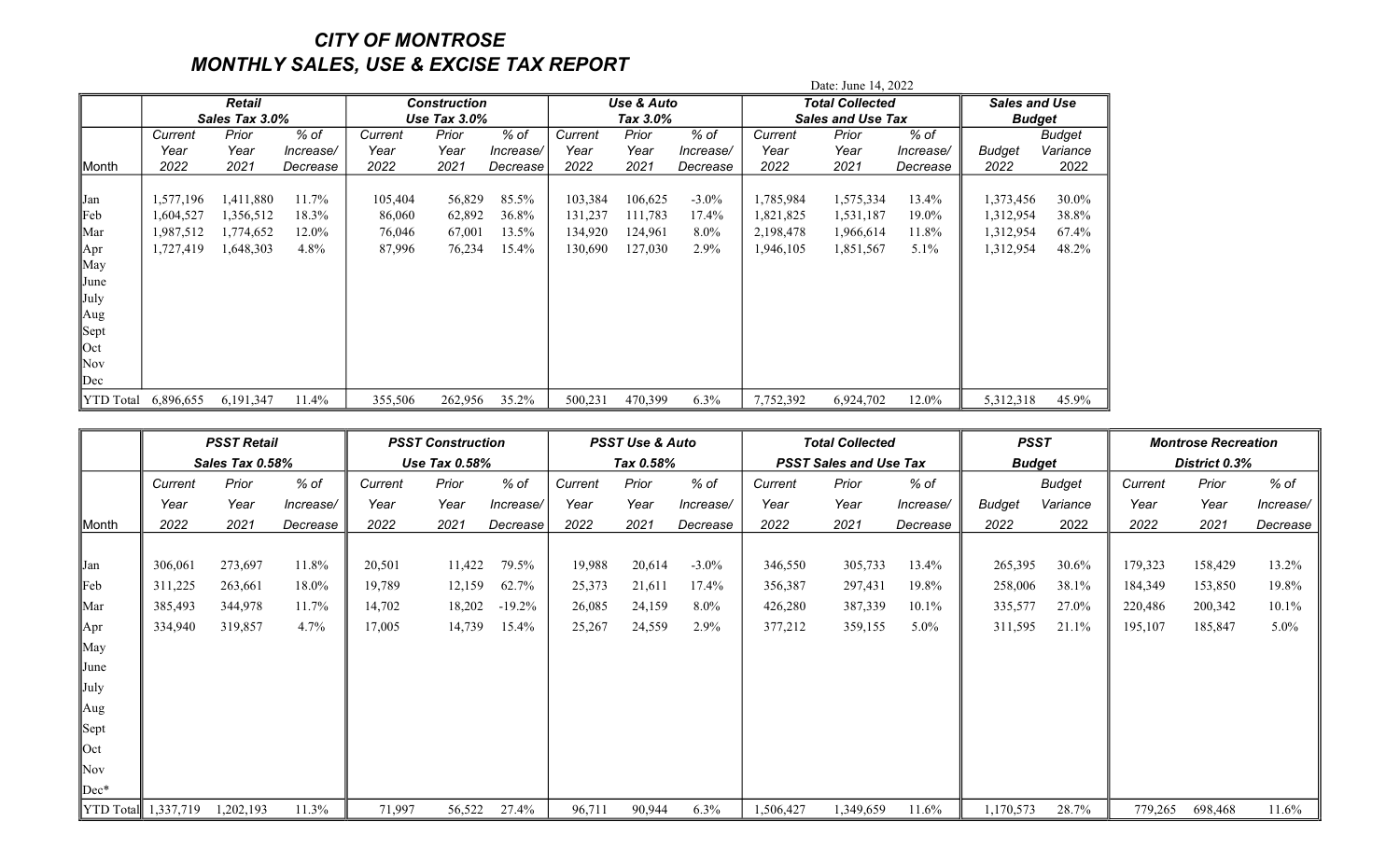|                               |         | <b>Hotel Excise Tax</b> |           |         |         | <b>Restaurant Excise Tax</b> | <b>Total Collected</b>            |         |           |               | <b>Hotel &amp; Restaurant</b> | <b>Retail Enhancement</b> |                |         |           |  |
|-------------------------------|---------|-------------------------|-----------|---------|---------|------------------------------|-----------------------------------|---------|-----------|---------------|-------------------------------|---------------------------|----------------|---------|-----------|--|
|                               |         | 0.90%                   |           | 0.80%   |         |                              | <b>Hotel &amp; Restaurant Tax</b> |         |           |               | <b>Budget</b>                 |                           | <b>Program</b> |         |           |  |
|                               | Current | Prior                   | % of      | Current | Prior   | % of                         | Current                           | Prior   | % of      |               | <b>Budget</b>                 |                           | Current        | Prior   | %of       |  |
|                               | Year    | Year                    | Increase/ | Year    | Year    | Increase/                    | Year                              | Year    | Increase/ | <b>Budget</b> | Variance                      |                           | Year           | Year    | Increase/ |  |
| ∥Month                        | 2022    | 2021                    | Decrease  | 2022    | 2021    | Decrease                     | 2022                              | 2021    | Decrease  | 2022          | 2022                          |                           | 2022           | 2021    | Decrease  |  |
|                               |         |                         |           |         |         |                              |                                   |         |           |               |                               |                           |                |         |           |  |
| Jan                           | 5,955   | 4,738                   | 25.7%     | 41,684  | 37,097  | 12.4%                        | 47,639                            | 41,835  | 13.9%     | 36,187        | 31.6%                         |                           | 41,956         | 37,459  | 12.0%     |  |
| $\parallel$ Feb               | 8,950   | 5,708                   | 56.8%     | 40,341  | 35,916  | 12.3%                        | 49,291                            | 41,624  | 18.4%     | 36,052        | 36.7%                         |                           | 42,614         | 36,231  | 17.6%     |  |
| ∥Mar                          | 10,230  | 7,327                   | 39.6%     | 50,142  | 46,125  | 8.7%                         | 60,372                            | 53,452  | 12.9%     | 46,314        | 30.4%                         |                           | 52,537         | 47,245  | 11.2%     |  |
| $\parallel$ Apr               | 8,308   | 7,655                   | 8.5%      | 45,463  | 44,491  | 2.2%                         | 53,771                            | 52,146  | 3.1%      | 45,304        | 18.7%                         |                           | 45,597         | 43,737  | 4.3%      |  |
| May                           |         |                         |           |         |         |                              |                                   |         |           |               |                               |                           |                |         |           |  |
| June                          |         |                         |           |         |         |                              |                                   |         |           |               |                               |                           |                |         |           |  |
| July                          |         |                         |           |         |         |                              |                                   |         |           |               |                               |                           |                |         |           |  |
| Aug                           |         |                         |           |         |         |                              |                                   |         |           |               |                               |                           |                |         |           |  |
| $\left\  \text{Sept}\right\ $ |         |                         |           |         |         |                              |                                   |         |           |               |                               |                           |                |         |           |  |
| $\vert$ Oct                   |         |                         |           |         |         |                              |                                   |         |           |               |                               |                           |                |         |           |  |
| $\ Nov$                       |         |                         |           |         |         |                              |                                   |         |           |               |                               |                           |                |         |           |  |
| $\ $ Dec                      |         |                         |           |         |         |                              |                                   |         |           |               |                               |                           |                |         |           |  |
| $\ $ YTD                      | 33,443  | 25,428                  | 31.5%     | 177,630 | 163,629 | $8.6\%$                      | 211,073                           | 189,057 | 11.6%     | 163,857       | 28.8%                         |                           | 182,704        | 164,672 | $11.0\%$  |  |

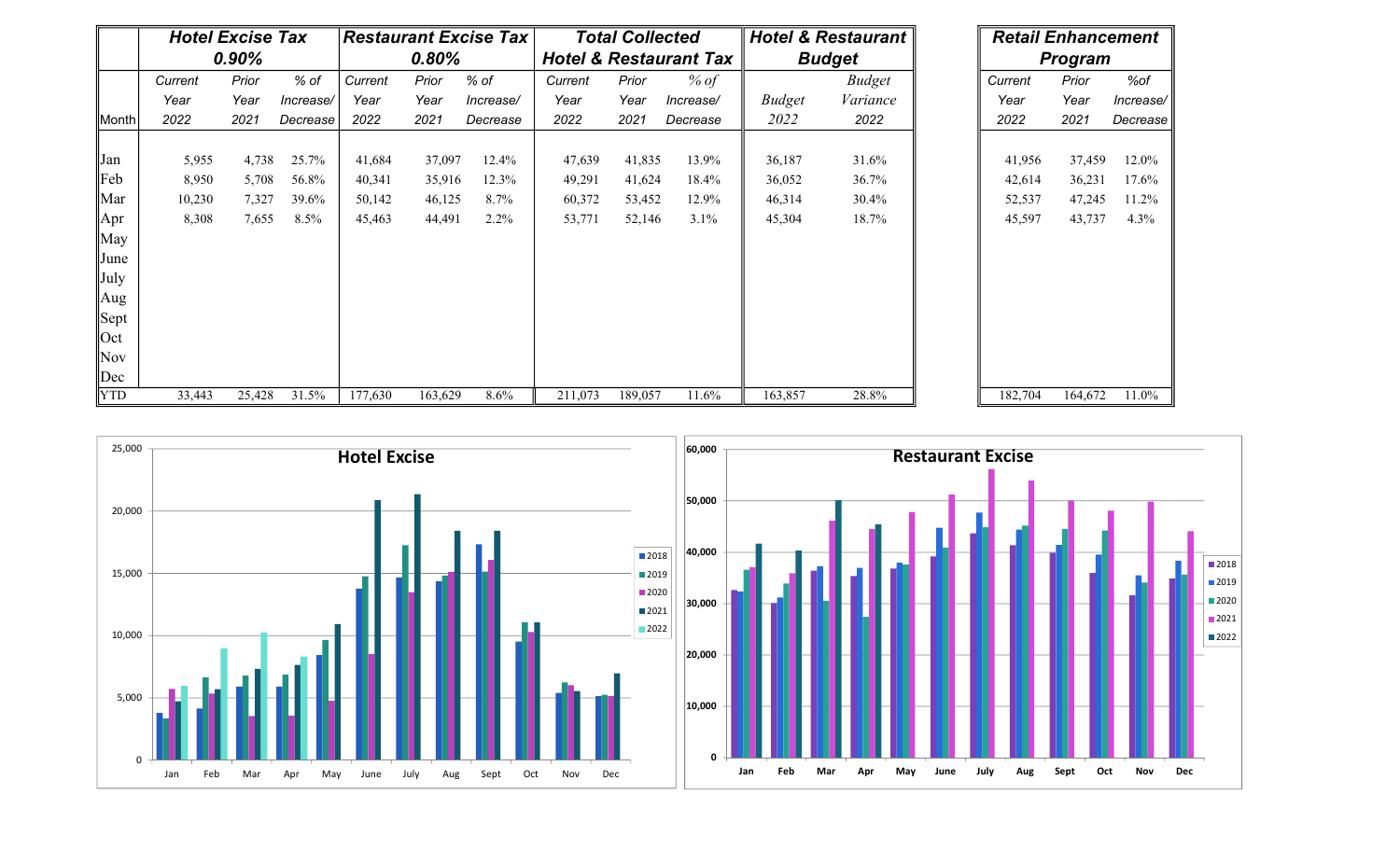